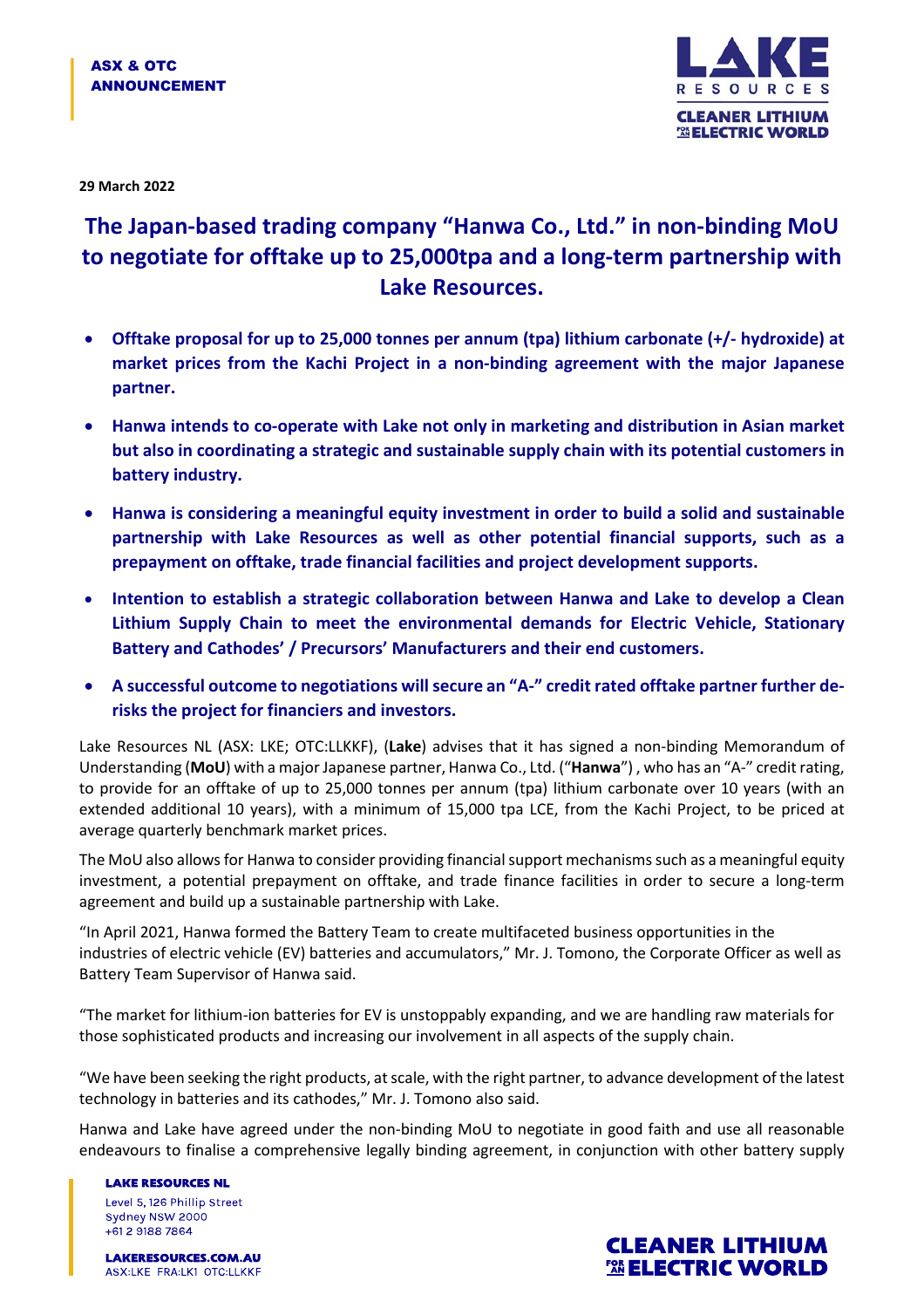

chain participants, including electric vehicle, battery and cathodes' / precursors' manufacturers to develop a "clean lithium" supply chain to meet the environmental demands for EV makers and their customers.

Hanwa is willing to co-ordinate a strategic partnership between not only Hanwa and Lake but also companies in the downstream of the battery supply chain to jointly develop a unique and effective supply chain "for mutual growth and sustainability."

"Hanwa has already started to discuss and consider proactive cooperation with potential partners," Mr. J. Tomono said.

Lake will be providing samples and technical support to Hanwa and its potential battery supply chain partners/customers.

"The MoU reflects that Hanwa intends to move quickly to progress finalisation of the terms on a strong, longterm, binding final agreement on offtake, as well as allow for financial support for Lake," Lake's Managing Director, Mr. Steve Promnitz, said.

"Both Lake and Hanwa see this MoU as the path to finalisation of a binding long-term agreement with the ability to scale up production and participate in Lake's other projects to ensure high quality lithium products with leading ESG benefits are available to Hanwa's EV and battery customers."

Lake's Chairman, Mr. Stu Crow, said the finalisation of a binding long-term agreement with Hanwa will bolster Lake's financial position as it moves towards a Final Investment Decision later in the year.

"This MoU and finalisation of a binding offtake agreement with Hanwa will allow Lake to stay an independent supplier into global lithium supply chains and ensure security of supply to the market and potential customers."

Mr. Crow said project financing was becoming increasingly tied to ESG credentials and that investors, debt providers, and off-takers and their customers were demanding that new lithium projects adhere to strict ESG standards.

"Increasing customer and consumer scrutiny around the environmental credentials of lithium production; and concerns about security of supply has given us the confidence to enter into this partnership with Hanwa," Mr. Crow said.

He said the MoU with Hanwa, and with UK and Canada Export Credit Agencies already having indicated a willingness to project debt finance of around 70 percent of the Kachi project's capital requirements, supports Lake's TARGET 100 Program which has the goal of producing annually 100,000 tonnes of high purity lithium chemical to market by 2030.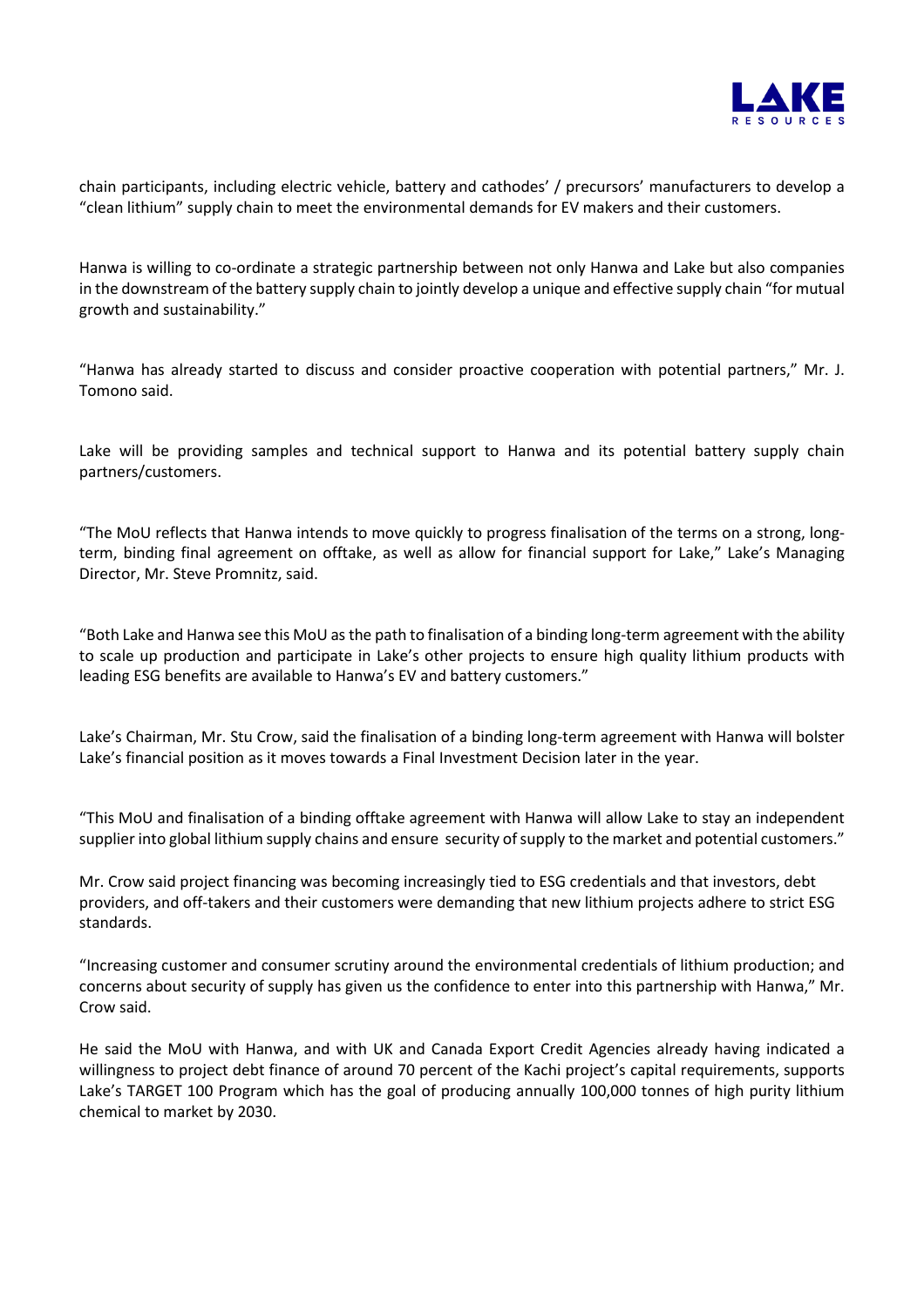

The MoU and finalisation of a binding long-term agreement with Hanwa will provide for access to project-scale batteries to compliment a solar farm energy source at the Kachi project with trade finance at favourable rates for installation.

Hanwa has agreed to this market release. Lake will update the market on progress on the legally binding framework and other agreements as soon as it is able to do so.

## **Lake Investors please contact:**

**Steve Promnitz, Managing Director**  [steve@lakeresources.com.au](mailto:steve@lakeresources.com.au) **+61 2 9188 7864 Twitter:** [https://twitter.com/Lake\\_Resources](https://twitter.com/Lake_Resources) **LinkedIn:** <https://www.linkedin.com/company/lake-resources/> **Facebook:** https://www.facebook.com/LakeResources **Website:** [http://www.lakeresources.com.au](http://www.lakeresources.com.au/) **Join Lake's mailing list:** <http://eepurl.com/gwA3o9> **IR**: Anthony Fensom, Republic PR, +61 (0) 407 112 623, [anthony@republicpr.com.au](mailto:anthony@republicpr.com.au)

**For media queries, please contact:** Nigel Kassulke at Teneo **M:** +61407904874 **E:** [Nigel.Kassulke@teneo.com](mailto:Nigel.Kassulke@teneo.com)

## **About Hanwa**

Hanwa Co., Ltd. is a Japan-based trading company, handling a diverse range of commodities including steel products, non-ferrous metals, foods, petroleum and chemical products, lumbers, machinery and now intensively focusing on key-feedstock(metals & chemicals) for rechargeable battery and FCV with a market capitalization of 130 billion yen and reported net sales of more than 1,700 billion yen in F.Y. 2020 - 2021.

Hanwa is aggressively acting amongst the largest commodity traders of battery metals and chemicals specifically in the entire Asian region, and has a long history of trading with global metal and chemical producers and operating a specially-dedicated Battery Team, focusing on supplying cathodes' and anodes' raw materials across the global battery supply chain especially in Japan, Korea and China.

## **About Lake Resources NL (ASX: LKE OTC:LLKKF ) –**

**Clean high purity lithium using efficient disruptive clean technology - in demand by EV makers and lithium-ion batteries** Lake Resources NL (ASX: LKE, OTC: LLKKF) is a clean lithium developer utilising direct extraction technology for production of sustainable, high purity lithium from its flagship Kachi Project in Catamarca Province within the Lithium Triangle in Argentina among three other projects covering 220,000 ha.

This direct extraction method delivers a solution for two rising demands – high purity battery materials to avoid performance issues, and more sustainable, responsibly sourced materials with low carbon footprint and significant ESG benefits.

1. **Climate-Tech**: Efficient, disruptive, clean, cost-competitive technology using well-known water treatment re-engineered for lithium (not mining). Technology partner, Lilac Solutions Inc, is supported by the Bill Gates led Breakthrough Energy fund, MIT's The Engine fund, Chris Sacca's Lowercarbon Capital, BMW, Sumitomo and SK Materials. Lilac currently owns 10% of the Kachi Project, and may earn-in to a total 25% stake, based on certain milestones, and then be expected to fund their c.US\$50 million pro-rata share (refer ASX announcement 22 September 2021)